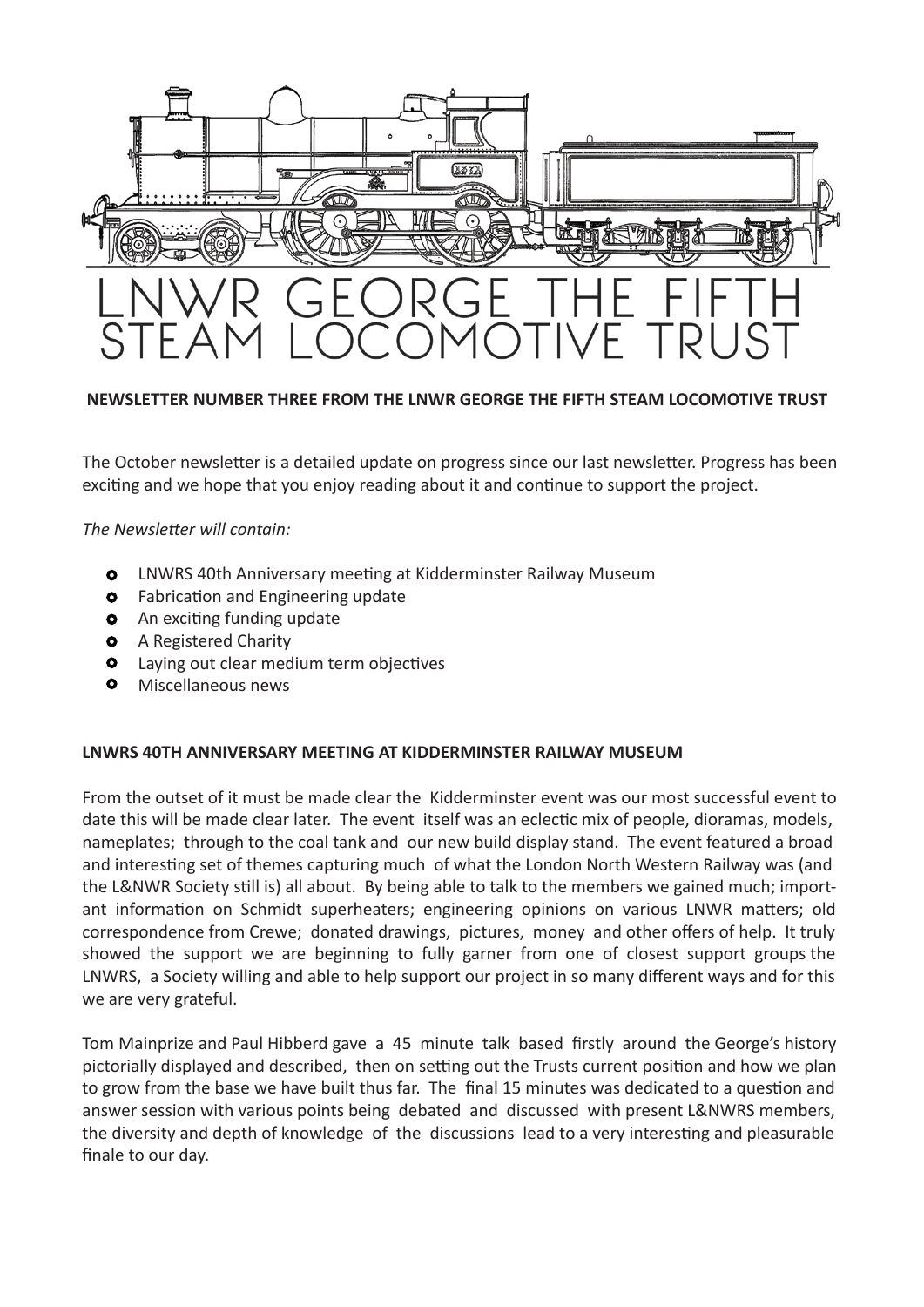













\* 2nd picture down on the left. Peter Stanton (centre) - our 'Competent Independent Person' for main line approvals. A professional railwayman and until recently chairman of the LNWR Society.

\* 3rd picture down on the left is Mrs. Muriel Higgs, widow of a fireman. She was displaying a number of historical objects pertaining to the LNWR.

\* 4th down on left is a number of LNWR nameplates from different classes on display at Kidderminster.

\* Tom Mainprize talking with a photo of Coronation on the screen.

\* Second down on right - Sirocco was the last survivor of the Precursors rebuilt to the George specification. It was the last surviving LNWR 4-4-0 and withdrawn in October 1949. Our trustee Bruce Nixon took a notable picture of it at Chester just prior to withdrawal.

\* Directly above is a nameplate from 'Coronation' - one of the Georges.

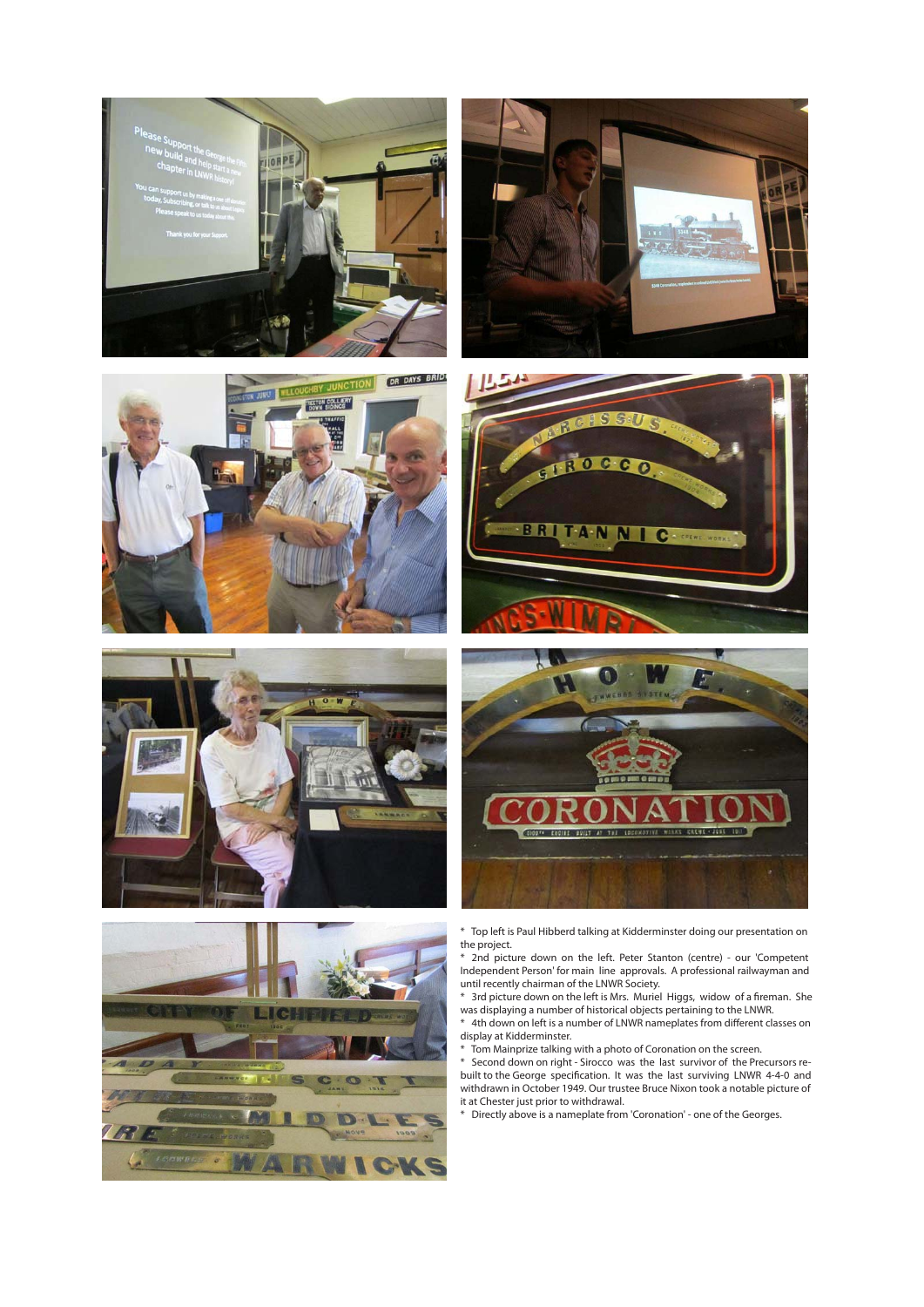

*"Euston Departure. London & North Western Railway' No 2663 'GEORGE THE FIFTH' departs Euston, London, with the West Coast 'Corridor" Painted by John Wigston.*

## **FABRICATION AND ENGINEERING UPDATE**

**The Smokebox Door** - We have made significant inroads in to completing the smokebox door, the first LNWR door to be fabricated for at least 60 years. Jamie Keyte Ltd. is undertaking the work and is currently working through stage 2 of the 3 part contract. Stage two is essentially the fabrication of all the door components; dart, dart handle, the classic LNWR wheel, and dart collar; once this is complete we move into Stage three, which is the assembly stage. We are very much at the 'sharp' end and very close to completion! See the below pictures describing the work being undertaken and the physical product to our work, all the work is compliant with modern mainline requirements (subject to VAB clearance) even to the point where the drawings are metric-cated!

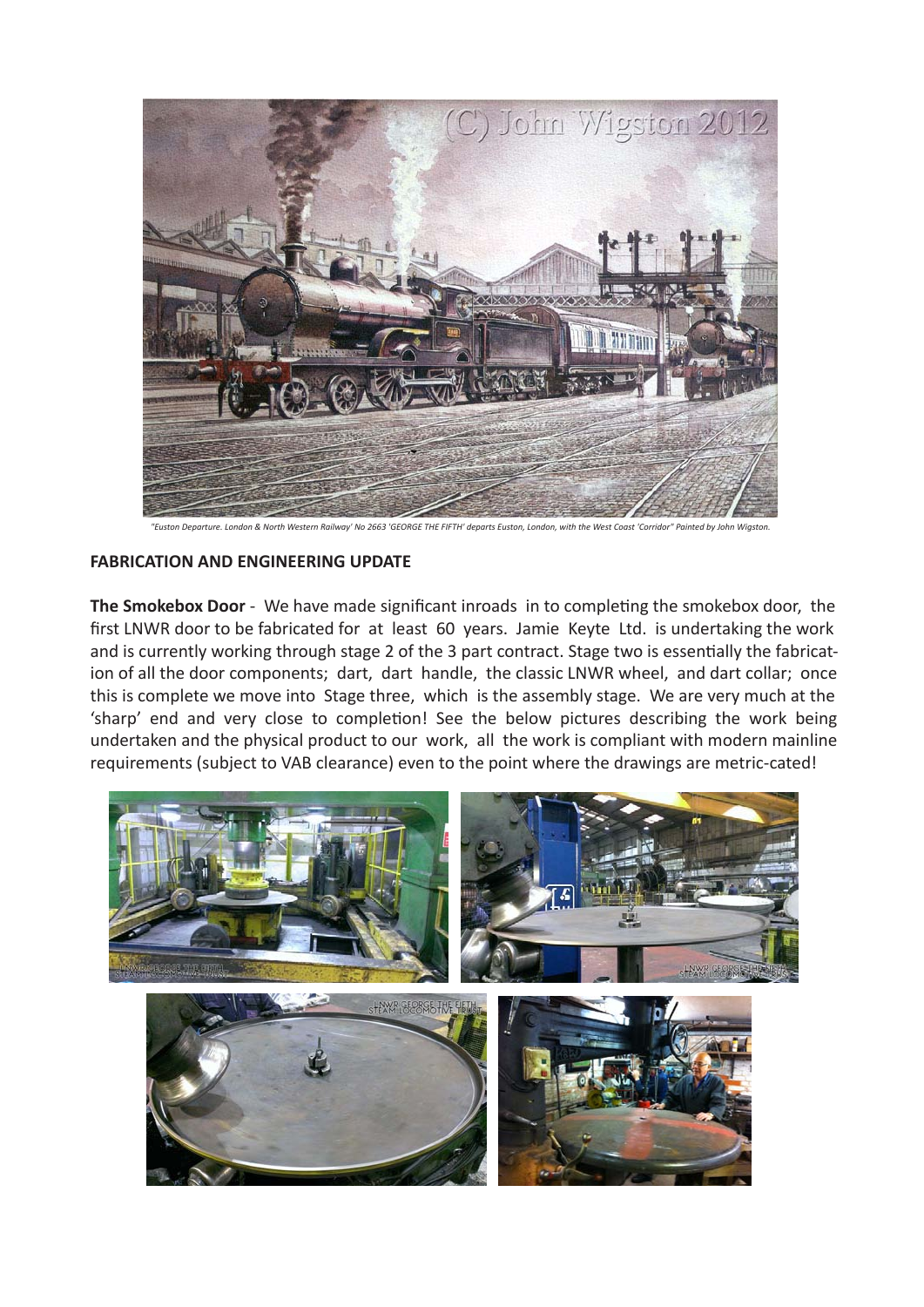

**The Frame Plates -** This is our main focus currently, with engineering discussion and consultation ongoing. The issues left to resolve revolve around the strength of the main frame plates. Georges originally had 1 inch thick frame plates with strengthened areas around the axleboxes/hornguides, and where the two sections of the frames were spliced together giving a thickness of +2 inch around the cylinder block. The issue is Tata only cut in frame plates in a uniform thickness so we are looking to increase the thickness uniformly by 1/16th to 1/8th whilst the use of modern materials will give us greater strength than the originals complying with our mainline requirements.

The frames will be done in two sections as per the original and then spliced together. We are thus creating strengthened frames whilst reducing the risk of fractures at the area where fractures became a problem in Georges later years. The area most at risk was where the strengthened section around the axleboxes/ hornguides met the 1 inch thick frame plate in front of the leading driving wheels. Uniform thickness will help reduce the areas vulnerability as a 'weaker spot' will not exist and stresses transmitted and dissipated equally over the frame surfaces.

J**oy Valve gear -** We have tasked Richard Coleby (ex-Derby technical centre) to evaluate valve gear events of the Georges so we could locate inaccuracies and correct them as necessary. It may surprise you that the Georges valve gear was inaccurate, in the sense there were mistakes from the drawing board that were never corrected! For example the valve rod was always ambiguous size (see the picture over) on the drawings and this inaccuracy then produced on the Works floor. This was due to the LNWR giving full licence to the Schmidt Superheater Company not only to design the superheater, but to design the valve gear as well. This is classic British policy, reduce liability and then blame the third party for any mistakes, in this case the Germans! The inaccuracy was known about by 1914 but due to World War I i ntervening Anglo- German relations and dialogue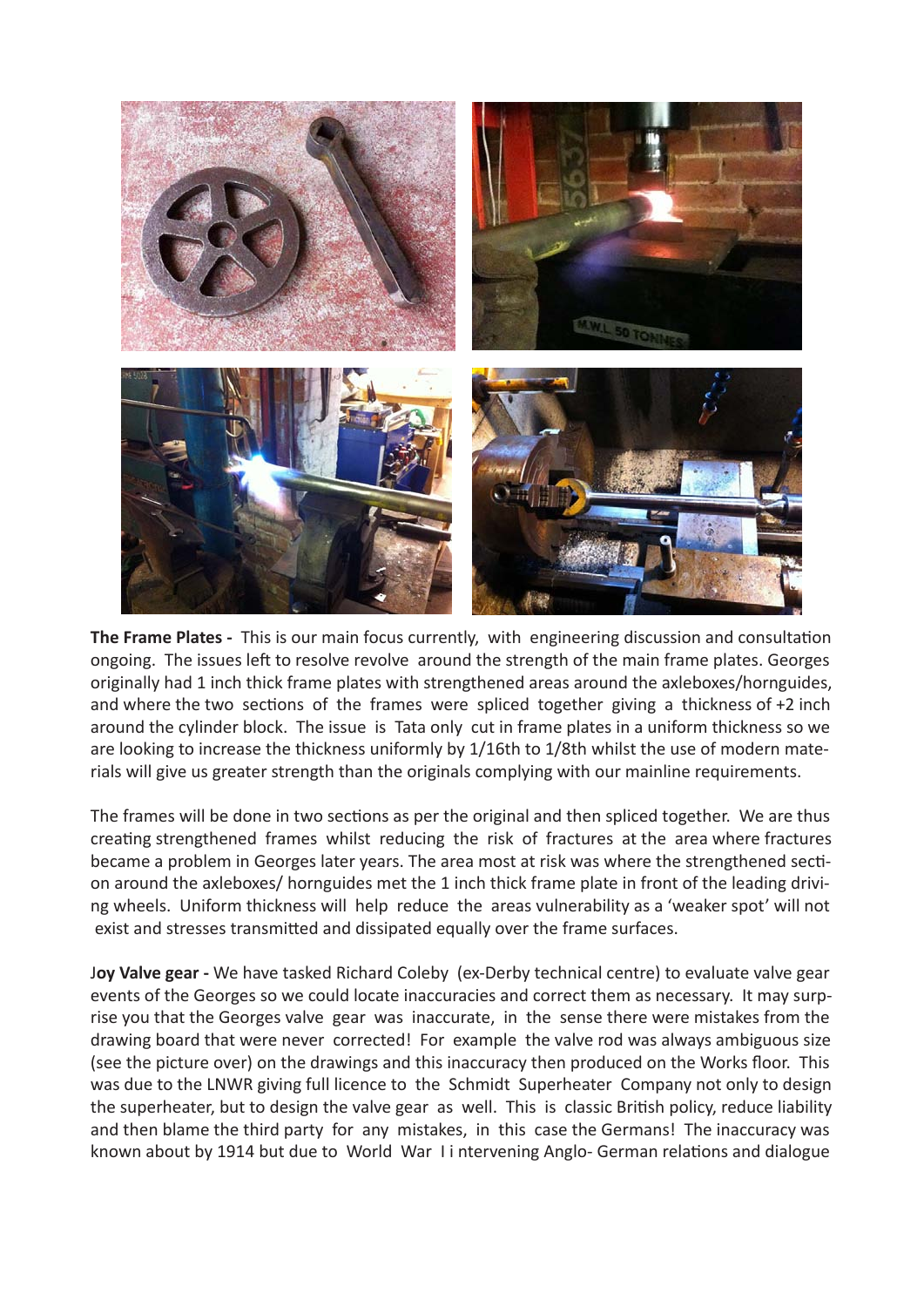| - EXISTING VALVE RODS SET AS<br>$S_H$                                                |
|--------------------------------------------------------------------------------------|
|                                                                                      |
| about 4-4<br>ONE OFF - SAME AS FOR 6-6" PRECURSOR" CLASS.                            |
| WHERE NOT DIMENSIONED SEE TRACINOS NOS 15797 F.S. O.W.<br>AND 15799 F. S. AND SMITHS |

with Schmidt became somewhat impossible! The valve gear was left as built as it did not detract from performance seriously or add any extraordinary cost to maintenance per annum. The consequence was the Georges were left with two heavy beats followed by two light beats. Our reasoning for looking into the issue is to minimise its impact on maintenance over the life span of the locomotive, thus reducing cost and wear too.

# **FUNDING UPDATE**

Partly due to the event at Kidderminster and other generous donations we have met our obligations to release the first tranche of matching funds, this means we have now raised £10,000+. We are now very close to the second instalment and any contribution is most welcome! More informacan be found on our website. This is the most significant and exciting development in the sense it enables the group to activate the medium-term objectives.

## **A REGISTERED CHARITY**

The Trust applied successfully to the Charity Commission to become a registered Charity, the higher status means we achieve a higher profile and are subject to a more rigorous operating regime supervised by the Charities Commission. In short this should help give the public confidence in the way the charity conducts its affairs and it may help the Trust to access grants from elsewhere. Only about half the charities in the UK are scrutinised solely by HMRC, the top half in terms of income have the additional prestige of being assessed by the Charities Commission.

## **MEDIUM TERM OBJECTIVES**

**Unlocking the next instalment of matching funds -** We are only £2,000-£3,000 away from unlocking the next instalment of matching funds. You'll find forms at the end of this newsletter and other online methods of donation on our website. Your help is greatly appreciated!

Firstly we aim to establish our home base and erecting shop around the Crewe area. There is no need to justify our choice on this point. Once our home base is agreed we will be able to order the frame plates; a substantial milestone in building any locomotive. We are actively seeking suitable Patrons. We are also seriously considering fabricating the nameplates if our preferred name is given clearance from the relevant body, a name highly suitable to an LNWR engine and able to reach an audience much like 5551 '*The Unknown Warrior*'.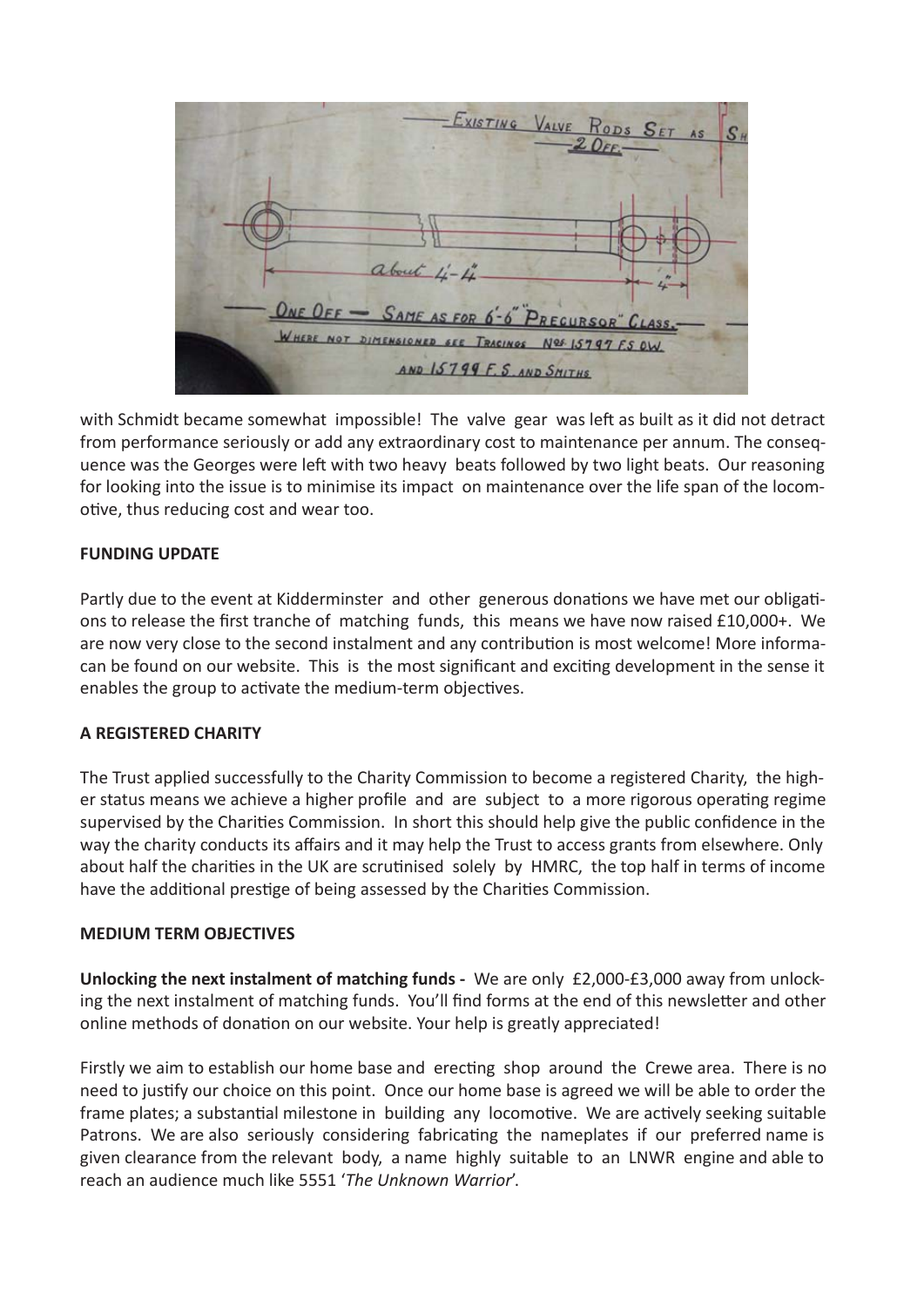## **MICELLANEOUS NEWS**

**Steam Railway correction and response -** In Steam Railway's most recent magazine they printed an article on progress on the George, it to say the least is an extremely poor piece. Here is the article in full:

## *'George V' £50k pledge*

*The proposed new LNWR 'George the Fifth' 4-6-0 can really get off the starting blocks following the promise of £50,000 if its supporters can raise the same amount themselves. This is five times the sum originally offered by the anonymous benefactor, and paves the way for ordering of at least the main frames. Until now, progress has been limited to the smokebox door.*

**Response -** As our readers are no doubt aware we are not building a 4-6-0 but a 4-4-0. Also there is a mistake with the the article implies our matching funds arrangement has suddenly appeared. We have in fact had the benefactor in place since announcing the Trusts existence to the media (Railfest 2012) and his offer was to match donations up to £50,000 from the outset. We have met the requirements to release the first instalment of matching funds, and as stated above we are very close to the second instalment. I hope this goes some way in correcting the errors in this article. These mistakes notwithstanding, we are glad to see the hertage rail media (not forgetting Heritage Hub) reporting on our project. We would of course like to see hope that there'll be fewer mistakes in the articles on us in Steam Railway articles and we kindly invite them to contact us to discuss the project in detail for any forthcoming article.

**Another whistle -** To our great surprise we have been donated another whistle, this time it is not a LNWR but a L&Y whistle. The whistle is off the last L&Y 4-6-0, and which the donor bought himself from Horwich Works in 1951, meaning it has significant historical importance. Our intention is to sell it to raise funds for the project, firstly we are trying to get the physical proof to prove that this is of the last 4-6-0. This is not to doubt the generous donation but for the purposes of accurately selling the item as stated above. We aim to offer it to suitable Locomotive groups and societies first with the last option being general sale or auction. If anyone has any information that may be of use in relation to the whistle we would be very grateful.

Many thanks from George's 'Mission Control' *PLEASE SUPPORT OUR GEORGE WHERE EVER POSSIBLE!*



 *georgevtrust@gmail.com www.lnwrgeorgevtrust.org.uk*

 LNWR George the Fifth Trust, 62 High Street, Buntingford, Hertfordshire, SG9 9AH.